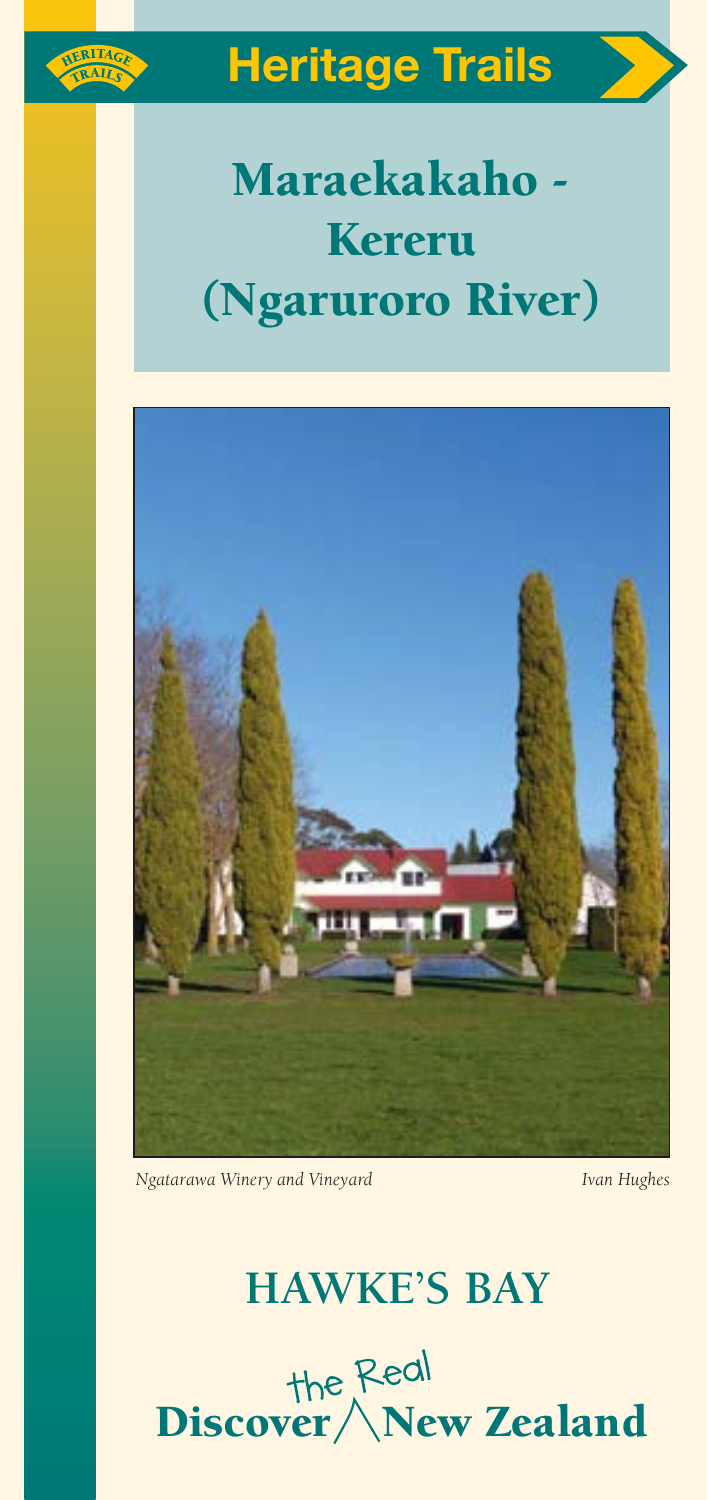# MARAEKAKAHO - KERERU (NGARURORO RIVER)

#### **Introduction**

This is a long trail (200km) that traverses a wide variety of scenery from the flat pastoral and viticulture land of the Heretaunga Plains to the mountainous high country foothills of the Ruahine and Wakarara ranges. Although it can be driven in four to five hours it is suggested that to enjoy the scenery and the wonderful views from the many vantage points a more leisurely approach could be taken and the Trail broken up into smaller sections.

Care should be taken on the few gravel sections on Mangleton Road.

For outstanding panoramas Whakapirau Road and Salisbury Road are recommended circuits.

Vehicle fuel and food are available from Hastings. Some wineries also offer food.

Note: Distances shown in **red** are from the last progressive total.

Odometer readings may vary slightly between vehicles.

#### The Trail

*Commence (0.0km) from outside Hastings i SITE, Russell Street, facing south. Turn right onto Eastbourne Street, cross railway and immediately left onto Railway Road and second right onto Southampton Street West. Pass on left Stortford Lodge Livestock Centre (sale yards) (2.0km)* (2.0) *and at lights left onto Maraekakaho Road.* 

On the right  $(5.6km)$   $(3.6)$ , just before the roundabout, can be seen an old red woolshed. This was the site of an airfield (early 1920s) where one of the country's first aviation companies operated a service to the North Island's East Coast.



**NZHPT** 

In the late 1950s Rene Orchiston began collecting flaxes which she carefully catalogued and propagated on her Gisborne property. The 2011 plantings at State Highway 2 Expressway / Longlands Road roundabout bear witness to the Rene Orchiston Collection and is a combined initiative between Hastings District Council, Hawke's Bay Regional Council, Landcare Research and New Zealand Transport Agency.



*Flax Plantings Ivan Hughes*

At the roundabout  $(6.1 \text{km})$   $(0.5)$  take the third exit, still on Maraekakaho Road pass…

Hastings Golf Club (7.9km) (1.8) on right. In 1898 the first course was laid out at Frimley.

The first tee was at the intersection of Maraekakaho and Omahu roads and the course took in what is now the site of the Regional Hospital. A lean-to shelter acted as clubhouse. The club moved first to Mangateretere and then to this site in 1912.

Opposite, on left, is the Hawke's Bay Car Club (1947).

On right at #1591 is the entrance to Hastings **Aerodrome**, base of Hawke's Bay and East Coast Aero Club (1928) and New Zealand Aerial Mapping Ltd since 1936.

*Turn right onto Ngatarawa Road (8.6km)* (0.7)*. A short distance on the left is a lay-by which allows safe viewing of the buildings and the aerodrome activities…*

*Turn right onto Valentine Road (9.7km)* (1.1)*. On the right at #64 is the…* 

**Martin House** was designed by architect John Scott and now carries a Category 1 listing from the New Zealand **Early Airfield E** Vogtherr **E** Vogtherr **Historic Places Trust. The house, together with the Kamaka**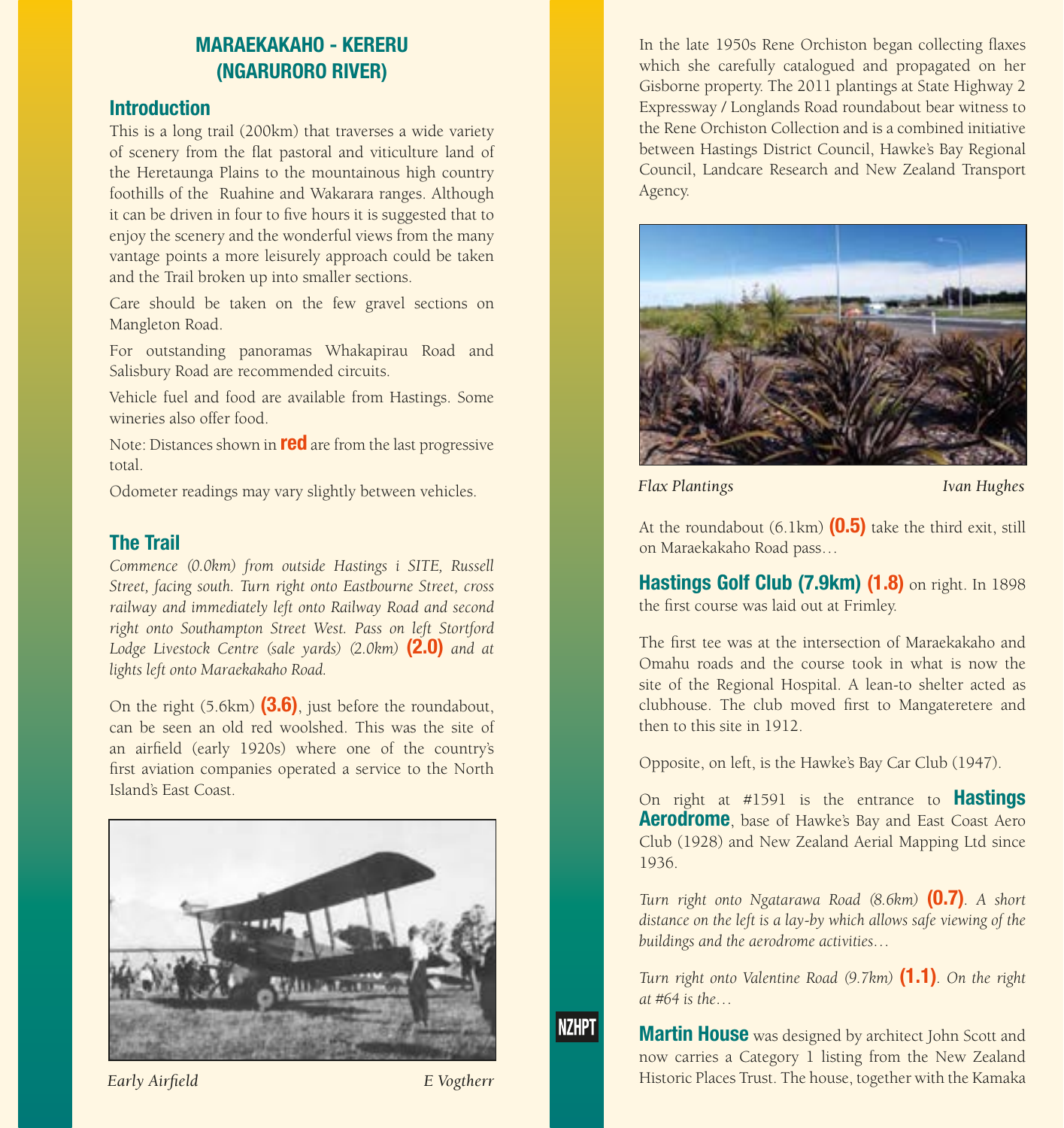Pottery, rated as architecturally important from the 1970s, is considered to be among Scott's best work. The owners of the property pioneered wood-fired anagama pottery in New Zealand. The owner, Mr Martin, may be contacted for architectural or pottery information.

*Do a U turn and return to Ngatarawa Road (11.0km)* (1.3).

*Note; Valentine Road ends at #114 The Hawke's Bay Golf Club Incorporated. Formerly The Flaxmere Golf Club, this course opened in 1969 on 142 acres (57.5ha) of pumice land.* 

*Turn right to…*

#### Ngatarawa Winery and Vineyard (12.9km) (1.9)

at #305. Records show that during Jack Jefferd's time the property supported a large community: 10 looseboxes, a mile training track, a large homestead, three cottages and a whare, blacksmith shop and woolshed, many workers including two jockeys and ten stable hands. H M Glazebrook, from Washpool Station, bought Ngatarawa Farm during World War II and continued racing thoroughbreds until he died in 1955. For some years the farm was run as a pastoral farm until the late 1970s when the Glazebrook family recognised the land's grape growing potential. In 1981 a partnership with Alwyn Corban established Ngatarawa Wines. Today The Stables is the centrepiece of Ngatarawa. The large lily pond is a landscape feature. Note the false perspective of the pond which gives a notion of exaggerated length because the two ends are of unequal dimensions.

Ngatarawa is on the old Waimate Ngaruroro riverbed, where silt and gravel soils produce grapes noted for rich robust flavour. Here are wineries, art galleries, potteries and where thoroughbred horses were previously raised. There was an adjacent private racetrack.

*Backtrack on Ngatarawa Road to the intersection with Maraekakaho Road (16.0km)* (3.1) *and turn right onto Maraekakaho Road passing through…* 

**Bridge Pa Settlement** with, on the right, an ornamental garden, The Church of Jesus Christ of Latter-Day Saints and the Bridge Pa School. Bridge Pa is the centre of an active community around two marae, Korongata Marae and Mangaroa Marae and until 1931, the home of the Maori Agricultural College (MAC sports teams).



*The Church of Jesus Christ of Ivan Hughes Latter-Day Saints*

*Leaving Bridge Pa, still on Maraekakaho Road, pass several interesting vineyards…* 



*Bridge Pa Triangle Ivan Hughes*

Of the numerous wineries enclosed within the **Bridge Pa Triangle**, bounded approximately by Maraekakaho, State Highway 50 and Ngatarawa roads, Ngatarawa and Sileni are two of the earliest established. This area is becoming noted for the production of red wines.

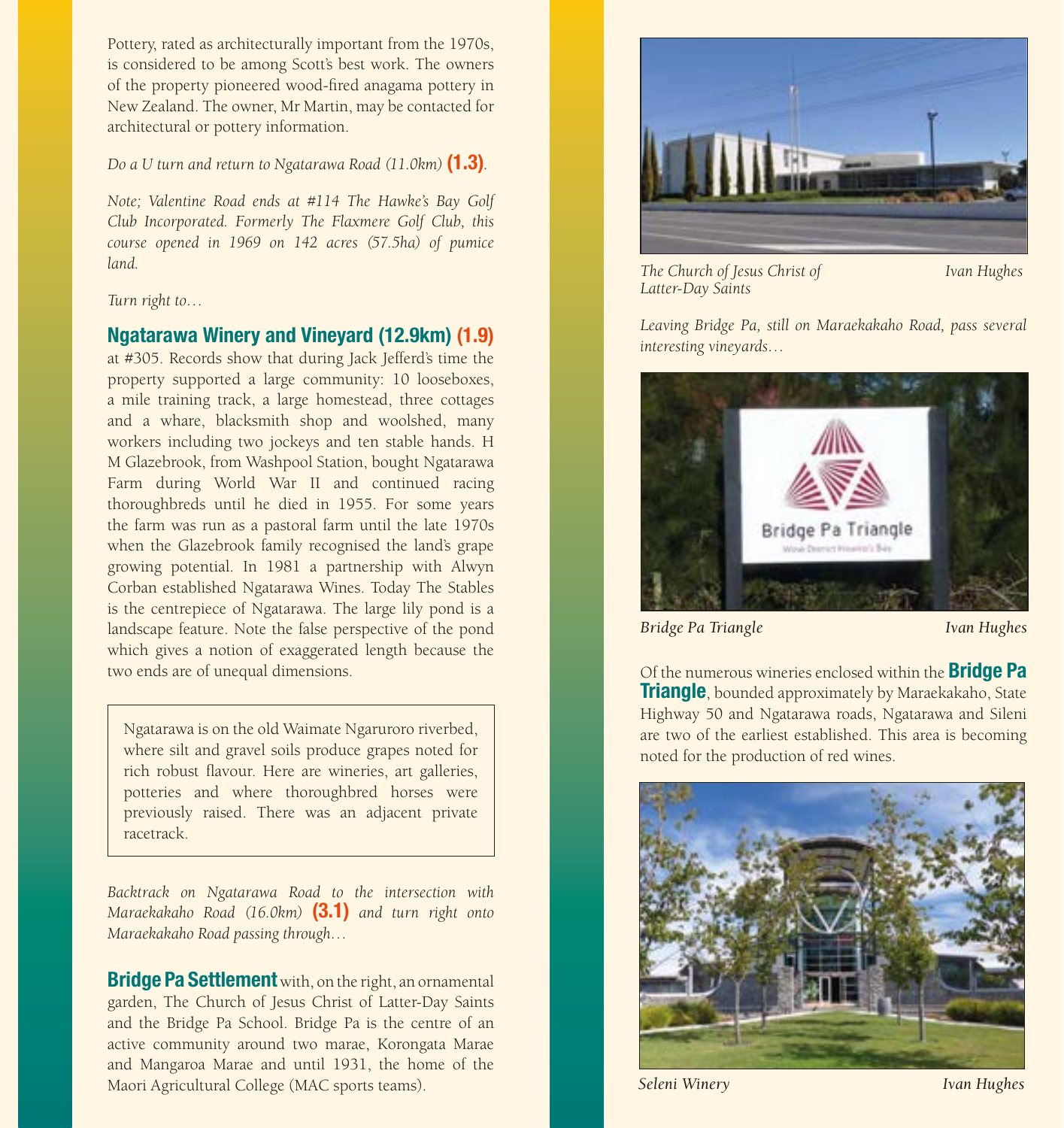Ngatarawa Water Race closed down around 2000. Prior to 1866 the Ngaruroro River flowed from the southern end of Roy's Hill past Pakipaki to Havelock North. Extended drought ended 21 May 1867 when heavy rain fell flooding the entire plain. The Waitio Stream flowing past Fernhill, captured the Ngaruroro, diverting this river northwards to rejoin its old bed close to the sea. During periods of heavy rain the river still flowed along both beds until 1872 when the old channel silted up. The land to the north of Maraekakaho Road that had been swamp was drained. To provide water for stock, local graziers constructed the nearby Ngatarawa Water race in 1898. There were three water races, two fed by the Ngaruroro River, while the third was fed by the old Onganu Swamp adjacent to Valley Road.



*Ngatarawa Winery and Vineyard Ivan Hughes*

**NZHPT** 

Washpool Station at #2112 Maraekakaho Road was once part of the extensive Maraekakaho property, where until 1890, sheep were washed in a pool where men worked up to their waists scrubbing sheep clean ready for shearing. In 1912 H J Glazebrook purchased the station and in 1969 his grandson Garry, constructed the first local border dyke irrigation scheme fed by gravity from the Ngaruroro River. This elaborate system of floodways, considered revolutionary in their time, carries water from the Ngaruroro River via a massive holding lake to irrigate vast expanses of grazing land.

*Pass State Highway 50 junction (23.0km)* (7.0)



*Hera Te Upokoiri - Princess Sarah*

*Alexander Turnbull Library*

 *Still on Maraekakaho Road, pass on left - view from road only.*

**Princess Sarah's Grave, (23.8km) (0.8).** With a mother who was niece to a principal chief, and a father who became principal chief of Ngati Apa, Hera Te Upokoiri was a woman of high rank, known to the European as 'Princess Sarah'. When the Ngatarawa Blocks passed through the Native Land Court in 1866, Hera's name was included in the Crown Grant for Ngatarawa 3, much of which is Washpool Station today. Similarly, when the Ohiti Block was Crown Granted in 1897, Hera gave evidence in support of her claim which revealed a sound grasp of her tribal history. She was awarded a considerable acreage in her own right but although she kept a whare there, she chose to make her permanent home at Ngatarawa. She was well respected and was principal mourner at the funeral of Airini Donnelly in 1909 and died at Ngatarawa in 1913. She was buried in a large vault on her property not far from her house.



*Princess Sarah's Grave Ivan Hughes - before restoration*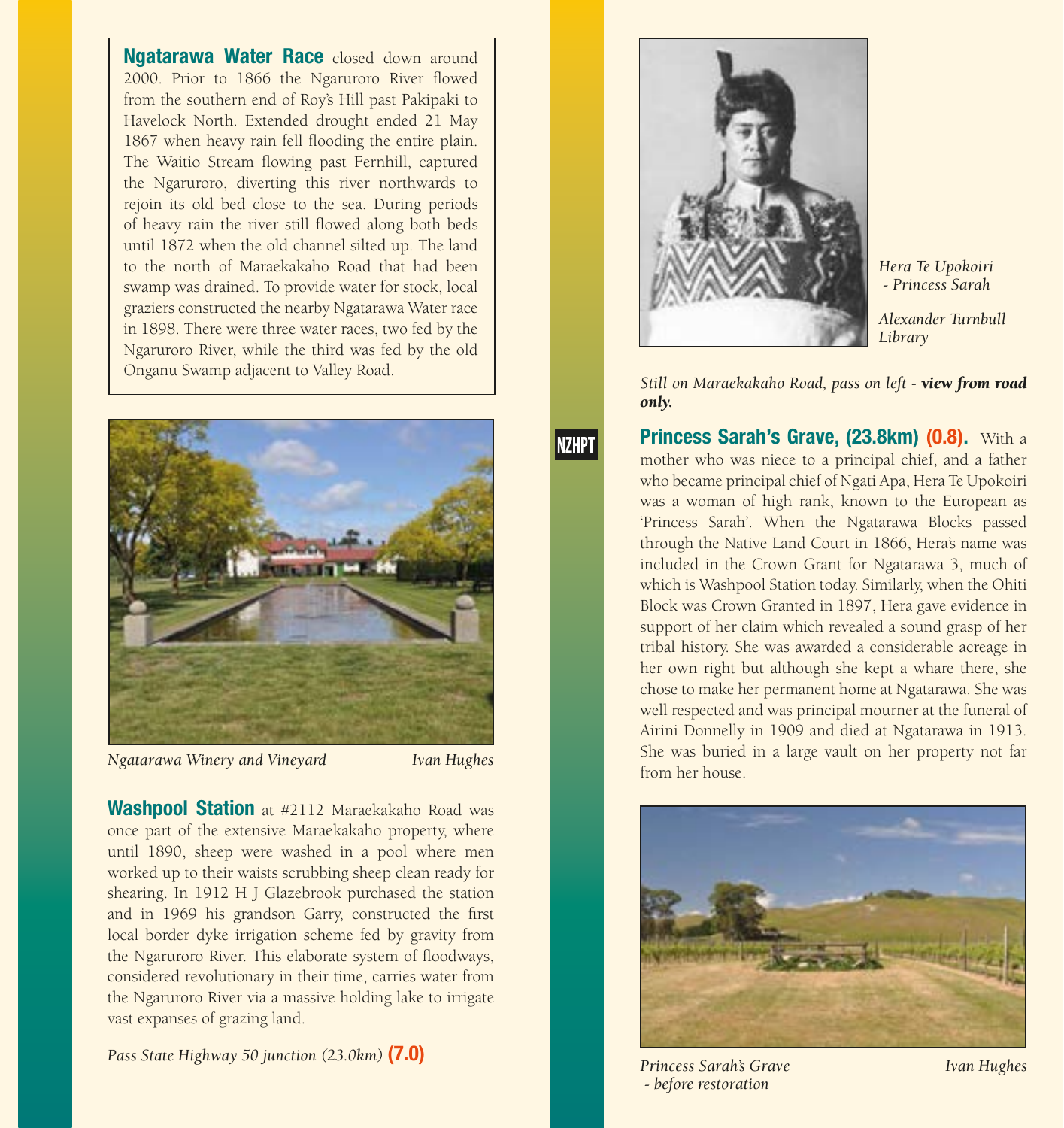

*Trig 'A' Hawke's Bay Ivan Hughes*

Trig 'A' Hawke's Bay, the initial trig station for the Hawke's Bay Land District is in the middle of the next paddock – view from road only. This was the original point where all survey marks in Hawke's Bay were measured from or can be referenced back to.

*Turn left into Valley Road (24.8km)* (1.0)*. Caution: Watch for cyclists training.*

The Grand Canal (28.5km) (3.7) is a drain dug between 1859 and 1869 with the aid of horse drawn scoops as part of the Waikorure Drainage Scheme of Maraekakaho Station. The 1897 flood eroded drains and formed new channels. To contain the canal, the banks of the 2.75km drain were planted with walnut trees, grown from nuts shipped from Oban, Scotland and inter-planted with quince trees. These trees are still visible today. The drained land was sown with grass to become stud farms for Clydesdale horses, Shorthorn cattle, Lincoln, Leicester and Merino sheep.



*Aerial photo showing evidence of NZ Aerial 1855 Wairarapa Earthquake Mapping*

*After the very sharp right turn…*

The hills to the left, known to Maori as Toreatua and Taurekareka, now show little evidence of the huge slips that occurred during the 1855 Wairarapa Earthquake.

*Cross bridge, and veer right onto Raukawa Road (34.4km)*  (5.9) *and at Heritage Trails signs (37.8km)* (3.4) *turn right onto Whakapirau Road. On right are wonderful views of Hawke's Bay and on the left the high peaks of the Ruahine Range which are covered with snow in winter.* 

*At 46.6km* (8.8) *enjoy the view of the Kaweka Range in front and Ruahine Range left then later a first view of the Ngaruroro River. Descend to State Highway 50 and turn right (500m) to the…*

*War Memorial Monument on left (48.8km)* (2.2)*, which commemorates the 1914-18 and 1939-45 wars.* 



*War Memorial Monument Ivan Hughes*



*Early Maraekakaho A McPhee Collection* 

*Turn left onto Kereru Road (49.0km)* **(0.2)** and...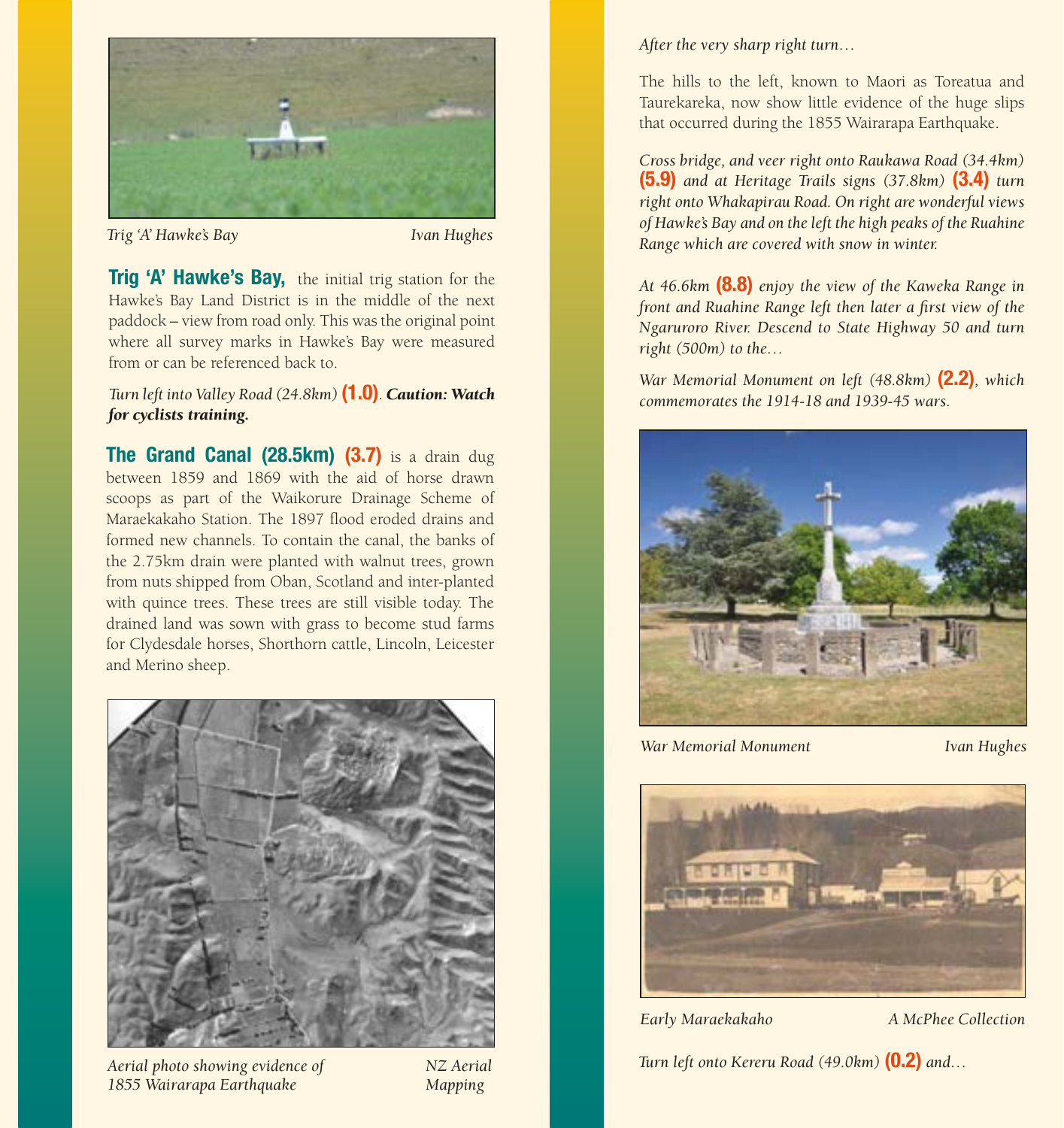

Maraekakaho Village was the centre of the 20,243ha Maraekakaho Station of Donald Maclean (later Sir). Coming from the Isle of Tiree, Scottish Clan ancestry helped Maclean understand Maori protocols and language, leading to his appointment with the Native Land Department in 1843. Governor Sir George Grey ordered Maclean to Hawke's Bay in 1850 to purchase land for settlement. In 1853 Maclean became Chief Land Purchase Commissioner (Auckland) and was replaced in Hawke's Bay by George S Cooper

who purchased the Maraekakaho Block for the Crown. In 1856, Maclean took up part of this land and following advice, added adjoining runs and drained swamps to develop an extensive property. In 1865 Maclean built a store, an 18 room accommodation house and entered the House of Representatives (1866). His son, Ronald Donald Douglas Maclean (later Sir), inherited the estate and with workers, mainly from the Isle of Tiree, built a school and a village hall (1877) which held a library of 3000 books.



*Panorama towards Ruahine and Kaweka Ranges Don Trask*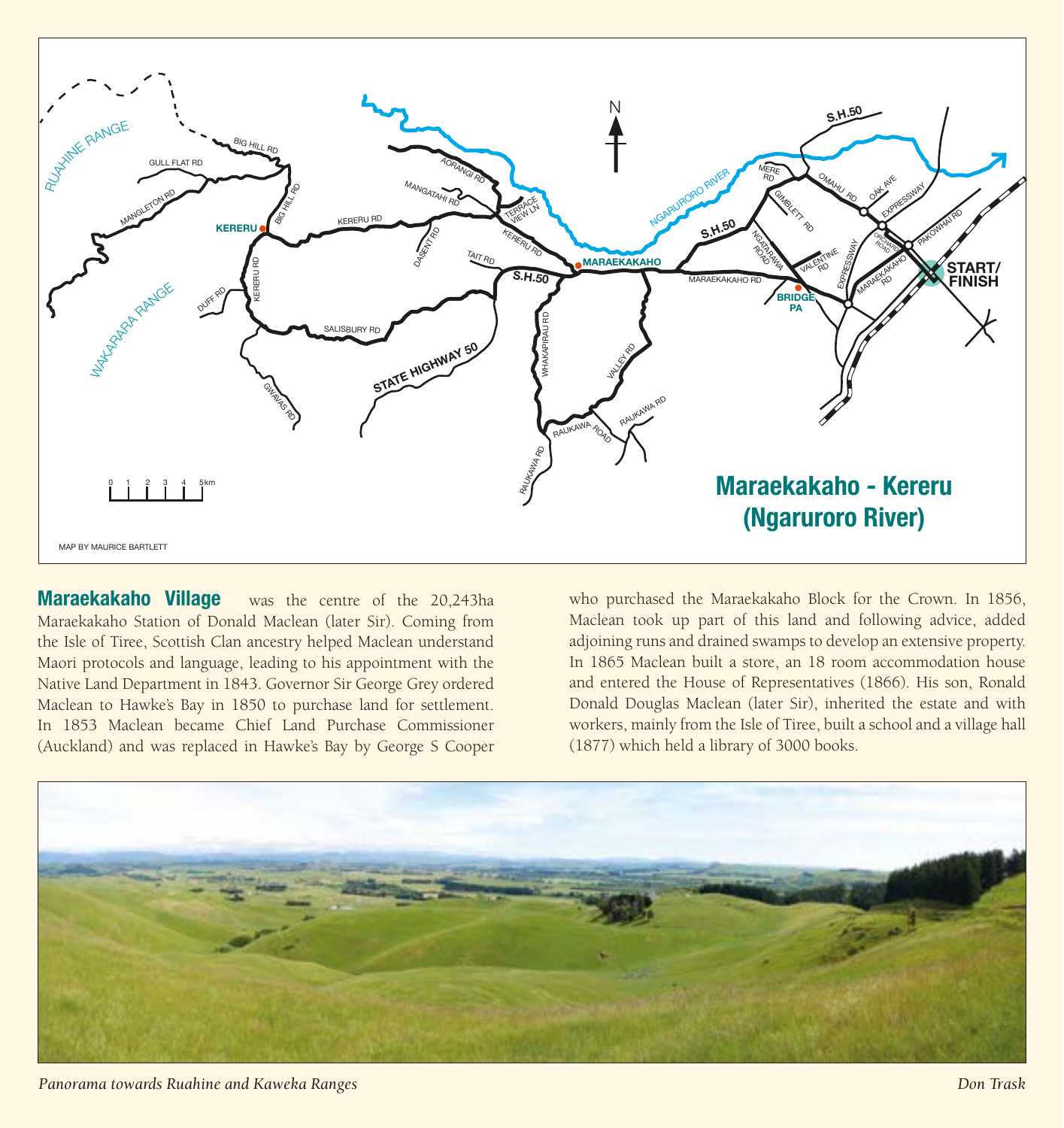In 1929 the land was subdivided into 60 farms and in 1931 the Hawke's Bay Earthquake damaged the property. The accommodation house was restored as a single-storey house. The Maraekakaho Store remained open until 1975 and then was called 'Jiggle and Bits' until 1999. Today Maree and John Simpson at #45 Kereru Road welcome visitors to their garden by appointment phone (06) 874 9636.

*Turn right onto Aorangi Road, (54.4km)* (5.4) *the old coach route, cross the Mangatahi River, and climb to Riverview Vineyard to get a panoramic view over the Ngaruroro River and flats. In autumn view the rich colours of the grape vines. The road ends at Wairua Farm, (64.4km)* (10.0)*, - big dairy farms and also a large flock of sheep. Return on Aorangi Road (noting again views across vineyards and Ngaruroro River) to Terrace View Lane and Terrace View Vineyard, previously Kimblefield Estate Winery (1993), (74.8km)* (10.4)*. It was* 



Autumn colours Mangatahi River

- Ivan Hughes

*from here that wool bales were once taken north across the Ngaruroro River and Matapiro Station on wagons drawn by teams of bullocks and later by traction engines pulling up to four wagons.*



*View towards Ngaruroro River Ivan Hughes and Matapiro Station*

Mangatahi Road leads to the site of Hector W P Smith's Aorangi Station (10,816ha) (1859). When both Hector Smith and his wife died young, their children went to relatives in Scotland. In 1894 the children resumed control of Aorangi under the name Olrig Station. By 1900 this included men's quarters, a library, slaughterhouse, store rooms, manager's house, muster yard, woolshed, shearers' quarters, blacksmith and cadet cottage. Following government pressure in 1906 half the property was divided into twenty-two Government ballot farms.



*Olrig Station Woolshed Ivan Hughes*

*Backtracking to Kereru Road (75.9km)* (1.1)*…* 

*Following Kereru Road pass Dasent Road on left with views of Te Mata Peak, Mt Kahuranaki, Mt Erin and the surrounding countryside, a picnic area and the 1907 Olrig woolshed and buildings on part of the original Olrig Station at #1278 (82.1km)* (6.2)*.*

*The Trail crosses Mangatahi Stream and Whanaukini Stream Bridge to…*

**Kereru Station** at #2005 (89.5) (7.4) (2,847ha) is one of the largest surviving Hawke's Bay sheep runs. James Nelson Williams, son of Bishop William Williams, came from Poverty Bay in 1857 to lease part of the bracken covered Otarangi Block. With Merino sheep grazing the mountain tussock where packs of wild dogs roamed and pigs killed newly born lambs, shepherds had to live in the ranges with their flocks, while James lived on the banks of Poporangi Stream. In 1862 the Kereru Post Office was opened in the homestead. Three years later following floods, the house was moved to its present site under the name Kereru. The property had several owners until 1946 when Kereru Station became a charitable trust following purchase by Miss R Nelson and Mrs G Malden, granddaughters of the original owner.



*Gated entrance to Ruahine Forest Park Ivan Hughes*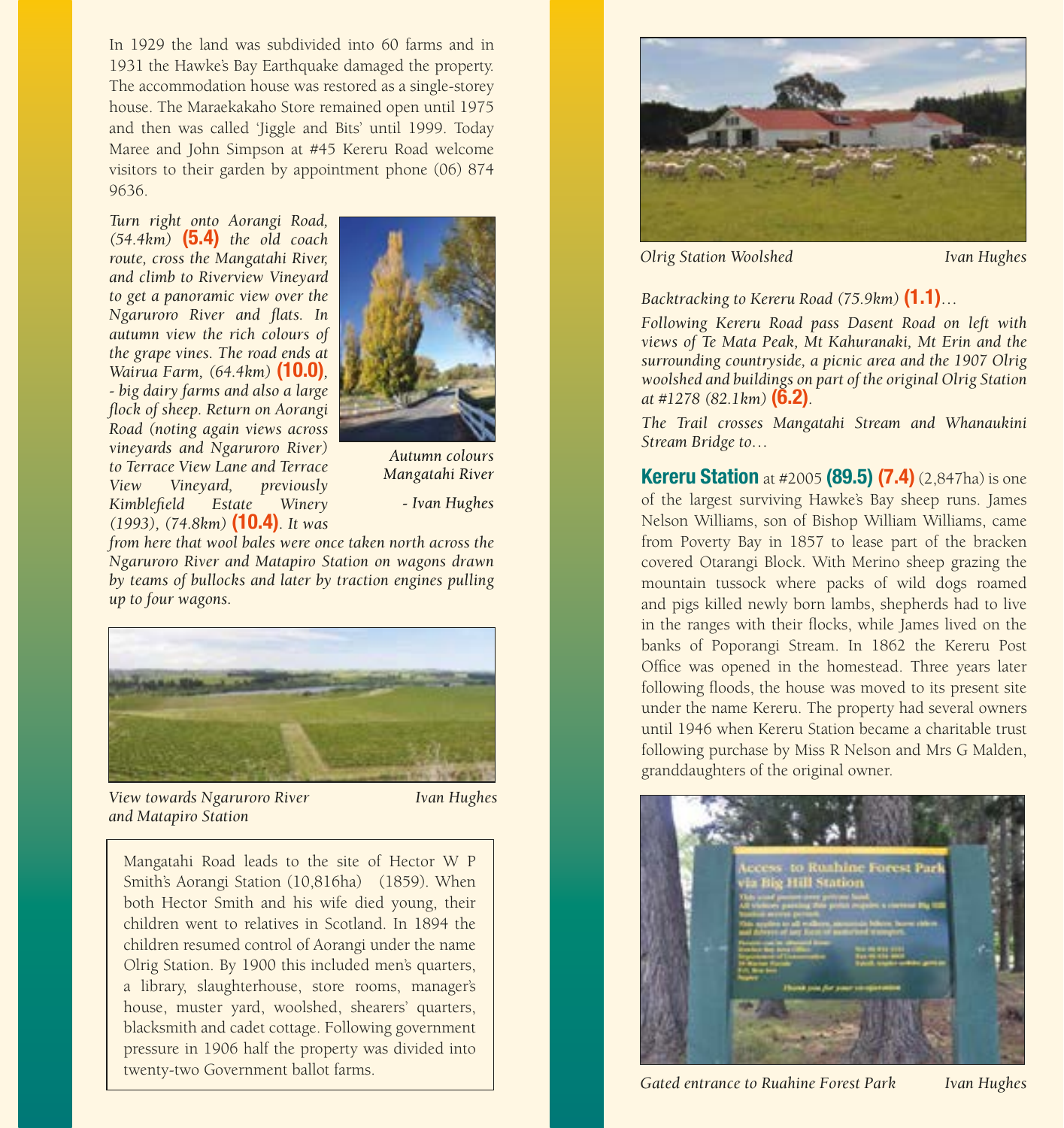*At the junction (89.7km)* (0.2) *turn right onto Big Hill Road. The Trail follows across the scenic Poporangi Stream Gorge to Mangleton Road (94.6km)* (4.9)*.Continue ahead on Big Hill Road for approximately 5km to Big Hill Station and a view of Big Hill ahead.* 

*The road stops at gated entrance to Ruahine Forest Park (98.5km)* (3.9)*. Permission from Department of Conservation is required to travel the further 24km. Return along Big Hill Road and turn right onto Mangleton Road (104km)* (5.5) *cross the 'Hog's Back' and across the Ohara Stream by a picnic area at Gull Flat Road (109 km)* (5.0).



*Crossing the 'Hog's Back' Ivan Hughes*

Here the Mangleton Valley, part of a rift valley between the Ruahine and Wakarara ranges reveals mountain rock and sandy siltstone overlaid with limestone from an ancient seaway. In the past, hot ash showers from the Volcanic Plateau burnt the forest and about 1856 Europeans burnt the scrub to form the vast Poporangi Station. In 1874 the property was leased to a private company. John (Jock) Anderson took over the company and by 1896, made the property a showplace, hosting the Governor General Lord Glasgow. Following Jock's death, much of the property reverted to scrub. In 1949-50 the Crown purchased Poporangi Station and most of the Ohara Depression for redevelopment. Part was planted with exotic forest and by 1975 the rest was subdivided into farms.

*Continue on Mangleton Road pass Glendale #1020 where seal ends. Continue on to…* 

**Masters Shelter** signs at  $\#1108$ . (114km) (5.0). A public right of way passes through Golden Crown Station to Masters Shelter, Ruahine Forest Park, 1.2km distance. Masters Shelter was built in 1977 in memory of Lester Masters. It replaces the earlier Masters Hut which was built in 1952 at a time when the road-end was 14km away.



*Entrance to Masters Shelter Ivan Hughes*

*At this point you are driving between two ranges with the Wakarara Range on the left and the Ruahine Range on the right. Carry on to…*

## Sentry Box Scenic Reserve (120.2km) (6.2).

A limestone outcrop surrounded by bush and further along the road, tracks lead steeply up onto the Ruahine Range.



*Sentry Box Scenic Reserve Ivan Hughes*

*At #1808 is a turning point if required.* 

At  $\#1846$ ,  $(121.6km)$   $(1.4)$ , a Department of Conservation sign reads 'Ruahine Forest Park - Sentry Box **Track to Parks Peak Hut - 3 hours'.** The track starts at a stile on the forest edge, fifty metres up the fence line. Sentry Box Hut is 10mins from the stile. The original Ruahine Hut (built 1860s), Herrick Hut and Sentry Box Hut were built for shepherds and wild dog hunters. Other huts were built for rabbit cullers. Red deer were released in the northern Ruahine Range in 1883 for game hunting.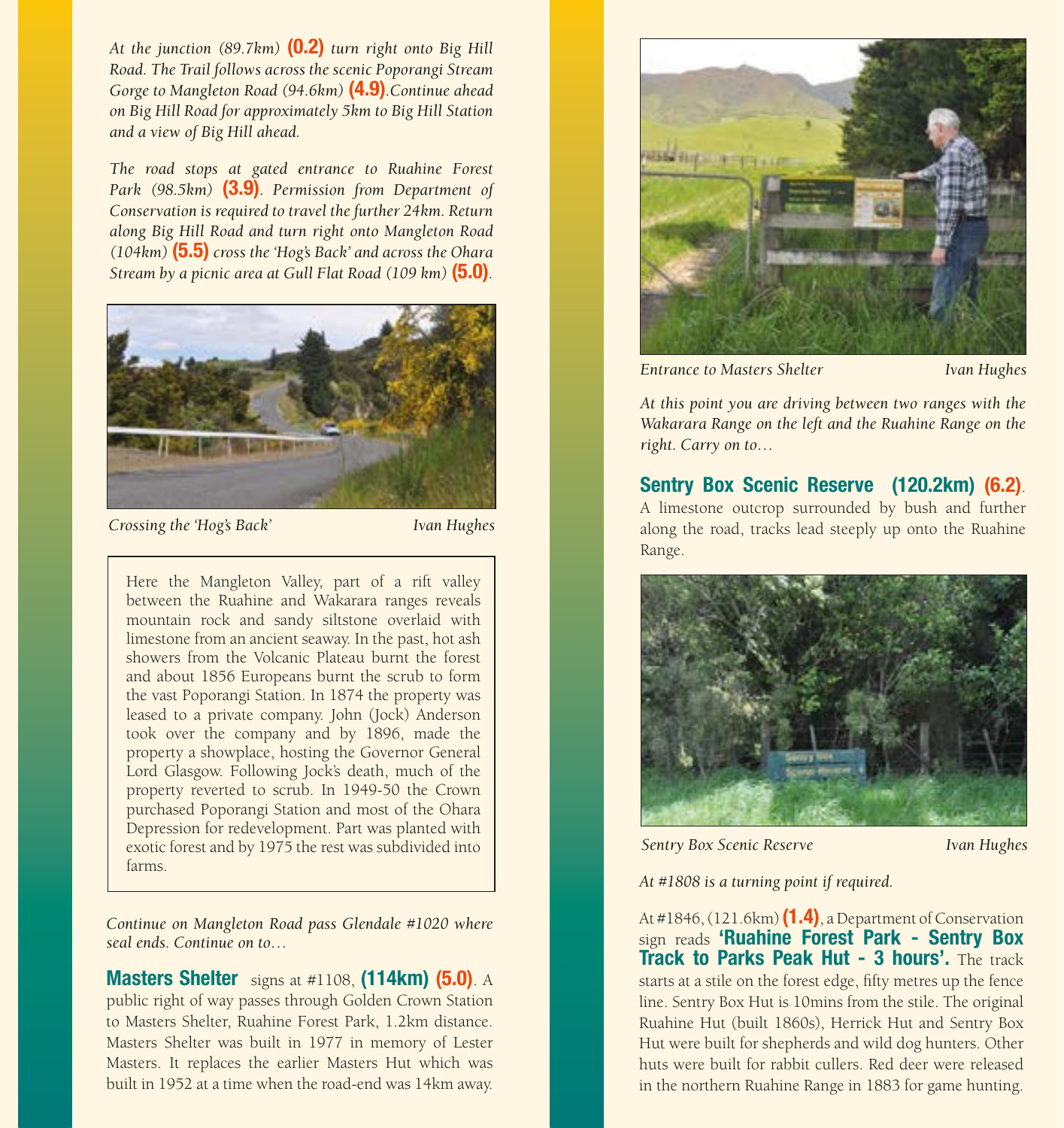

*Track to Parks Peak Hut Ivan Hughes*



*Road sign at Kereru - Ivan Hughes*

*Track to Parks Peak Hut - Ivan Hughes*

*The end of the road is reached at #2000 (123km)* **(1.4)**. *With no southern road exit, the Trail backtracks to Kereru Road (147 km)* (24.0)*.Veer right to pass Kereru Hall, School and Duff Road. Duff Road leads to Poporangi Road. From here the Trail climbs to a mountain view point and veers left onto Salisbury Road (152.7km)* **(5.7)** where *Kereru/Gwavas Road veers right. Salisbury Road follows a scenic ridge with outstanding vistas of the encircling country as far as Hawke Bay in the distance.*



*Kereru Hall Ivan Hughes*

*Rejoining State Highway 50 (168.4km)* (15.7) *the Trail turns left to pass Tait Road where Stoney Creek Ranch, a Christian Camp is situated. Tait Road was once the site of Olrig House until 1979. Continue on State Highway 50 and repass Maraekakaho War Memorial monument to…* 



*Historic Maraekakaho Woolshed Ivan Hughes*

## **NZHPT**

Maraekakaho Woolshed (174.8km) (6.4). In 1883 Douglas Maclean built the largest woolshed in Hawke's Bay for 5,000 sheep with 14 man boards (work areas) at each end of the building. In 1904 power shears were introduced. Until then, up to 80 men were employed on the property shearing 110,000 sheep annually. The wool was pressed into 1,700 wool bales, to be transported by bullock dray to Clive for shipping.

*On left the Trail passes a…* 

#### Drovers' Memorial Hut 'Maraekakaho'

 $(175.9km)$   $(1.1)$ , a tribute to W J Kirkley. It provided shelter for passing drovers.



*Plaque on Drovers' Memorial Hut Ivan Hughes*

*At (179.3km)* (3.4) *turn left to follow State Highway 50. Pass Gimblett Road (186.1km)* (6.8) *on right.*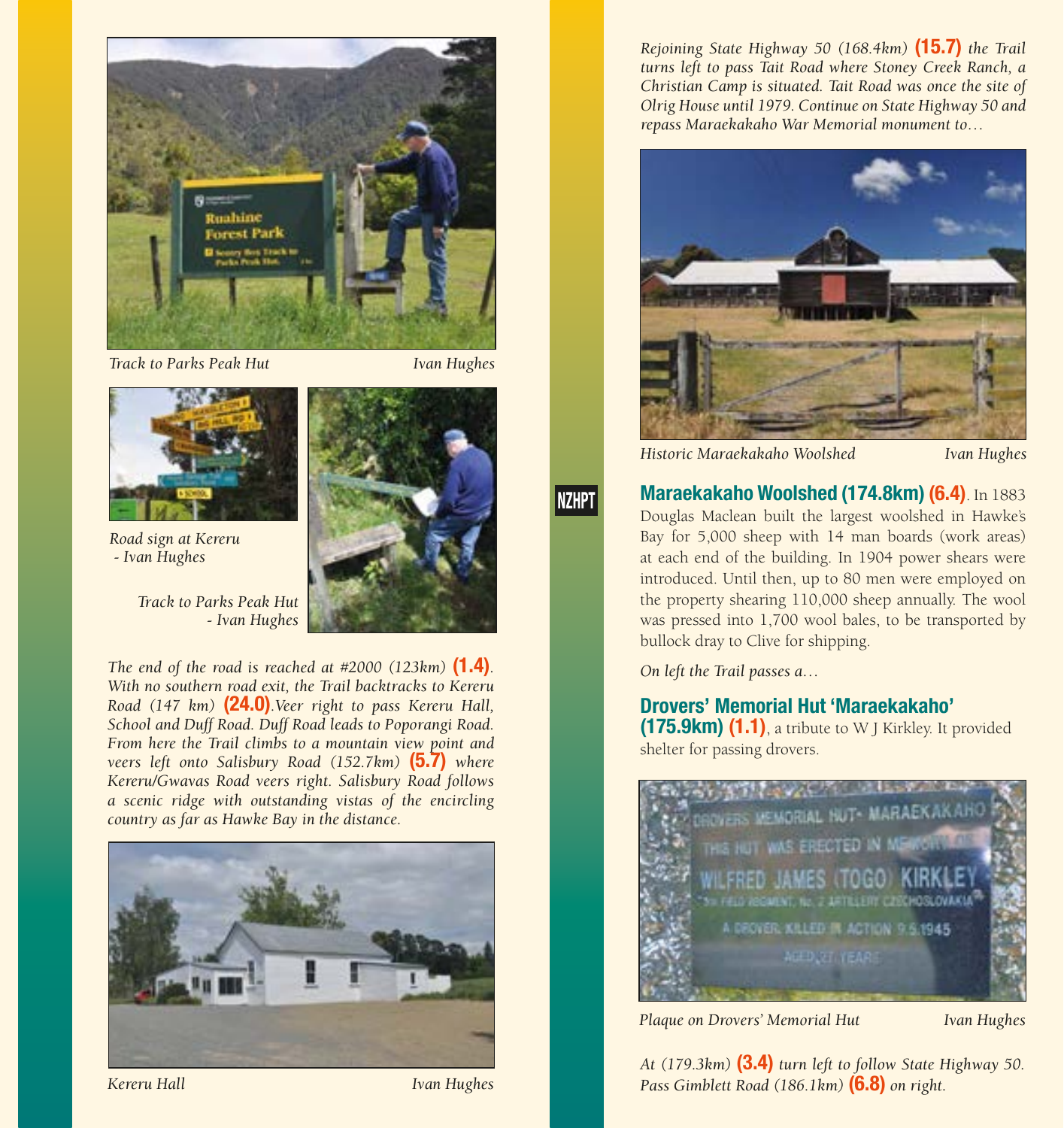#### Gimblett Gravels Winegrowing District.

Viticulturally this area has a very short history. Until the 1980s this area was regarded as the poorest and least productive land in Hawke's Bay. Now 800ha is under intensive plantings in both red and white varieties. In this area of poor, stony soils it has been found that grapes ripen earlier and produce fruit of higher sugar levels.

This area caused a prolonged legal battle in the early 1990s between a road building company, the Hawke's Bay Regional Council and the Hastings District Council. The dispute was finally settled by the Planning Tribunal (now Environment Court) that ruled the area was over the Heretaunga Plain's unconfined fresh water aquifer and was of national importance for the growing of grapes.



*Gimblett Gravels Ivan Hughes*

**NZHPT** 

*Pass vineyards and on left…*

Roy's Hill Reserve (187.2km) (1.1) This 11ha reserve was opened in 2012 on the site of the old rubbish dump that was established in 1954 by the Hastings Borough Council on a former gravel quarry. As the dump was lying over the unconfined aquifer it was closed to general dumping in 1988 but continued to accept clean hardfill, until 2000, which was used to form a stable cap and contour the area.

The landfill is named after nearby Roy's Hill which recognised John Roy, a Wellington Provincial Engineer, for his work in establishing a provincial road from Napier to Waipukurau in 1858.



*Westerly view from Roy's Hill Reserve Ivan Hughes*

The site was jointly developed by the Hastings District Council, Landmarks Trust, Landcare Foundation, the local community and various sponsors. Since 2009 more than 6,000 native shrubs have been planted and this development is on going.



*Easterly view from Roy's Hill Reserve Ivan Hughes*

This special and unique site offers impressive 360 degree views, taking in all the district's spectacular landmarks, including Te Mata Peak, Mt Kahuranaki, Mt Erin and the Ruahine and Kaweka Ranges.

*Continue on State Highway 50 then turn right onto Omahu Road (188.5km)* (1.3) *at Fernhill heading back to Hastings. Pass on left, at the first roundabout, historic Oak Avenue (Ormond Road). Drive through industrial area. Pass through expressway roundabout and immediately on left is Stoneycroft Homestead (193.8km)* (5.3) *- digital archive home - (see also 'Hastings Urban Drive' Heritage Trail brochure).* 

*Turn right onto Stoneycroft Street then left onto Orchard Road.* 

*At the lights cross Maraekakaho Road onto Southampton Street West, turn left onto Railway Road, right onto Eastbourne Street, over railway and immediately left onto Russell Street and back to i SITE (197.5km)* (3.7).